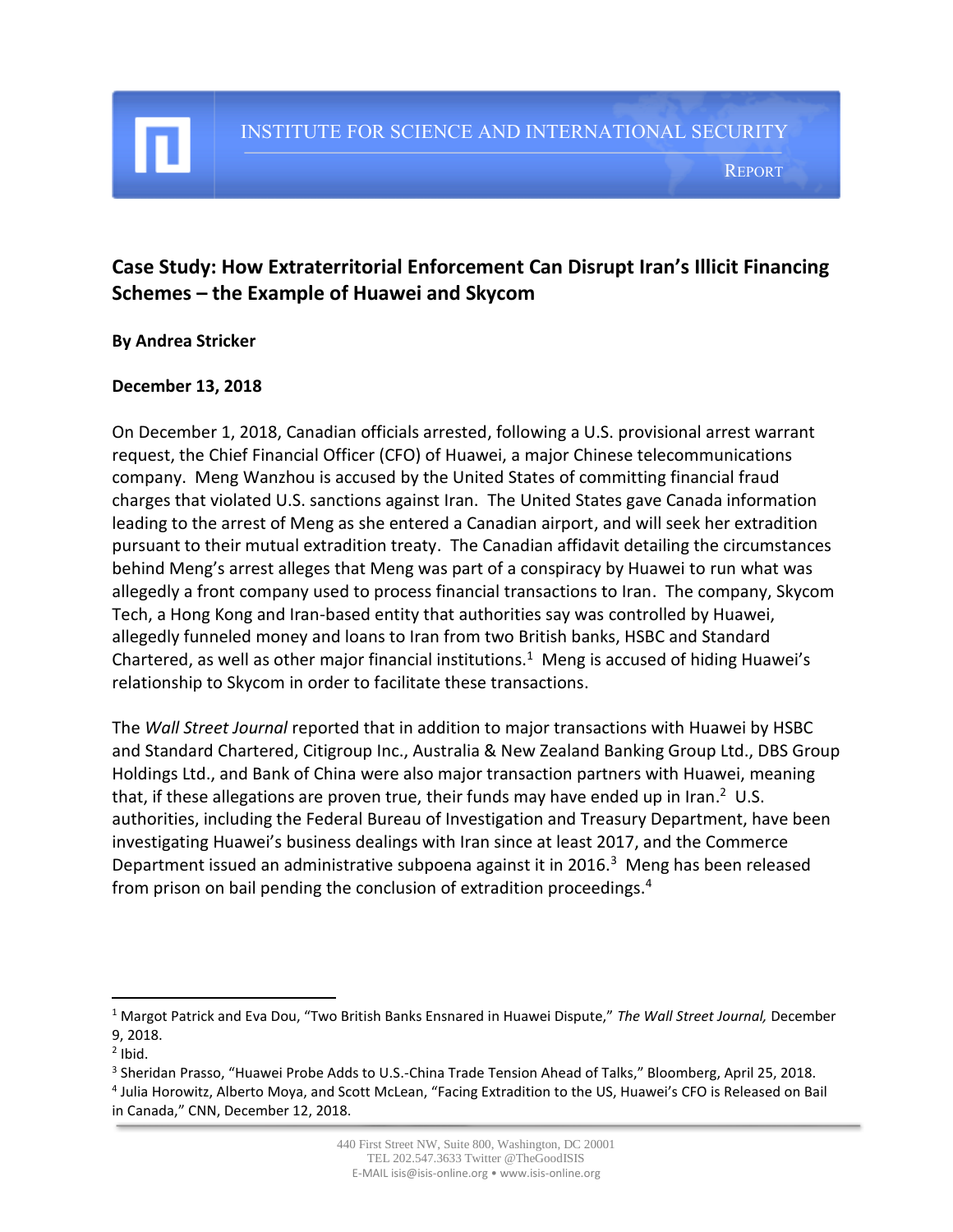# **Skycom Not Distinct from Huawei**

According to the Canadian affidavit based on the U.S.-provided information, Meng served on the board of Skycom Tech from 2008 to 2009.<sup>5</sup> But the affidavit states, "According to the financial statements for Skycom for the years 2009 and 2010, the 'principal activities of Skycom were engaged in [sic] investment holding and acting as a contractor for contracts undertaking [sic] in Iran." Furthermore, "former employees of Skycom have stated, in sum and substance, that Skycom was not distinct from Huawei…" Skycom employees allegedly "had Huawei email addresses and badges, individuals working in Iran used different sets of stationary…for different business purposes, and the leadership of Skycom in Iran were Huawei employees." The affidavit notes, "Skycom official documents, including several Memoranda of Understanding, bore the Huawei logo." Documents gathered by law enforcement show that "multiple Skycom bank accounts were controlled by Huawei employees, and Huawei employees were signatories on these accounts between 2007 and 2013." Allegedly, "Managing Directors" for Skycom were in reality Huawei employees. In 2009, Skycom was purportedly "sold" to another entity, but investigators found that this entity was actually controlled by Huawei until at least 2014.

A Reuters investigation in 2013, which analyzed corporate and other records, found that Meng was allegedly involved in another illicit deal between Huawei, aka Skycom, and Iran. Reuters first revealed the alleged nature of Skycom's business dealings and Huawei's role.<sup>6</sup> At that time, Skycom was implicated in a scheme to sell Hewlett-Packard equipment to Iran. Documents related to the transaction were allegedly marked with Huawei's logo and stamped "Huawei confidential." Reuters also found that in 2007, "a management company [Hua Ying Management Co. Ltd.] controlled by Huawei's parent company held all of Skycom's shares." It noted, "At that time, Meng served as the management firm's company secretary." Prior to and following that, various individuals and "off-shore companies" with direct or indirect ties to Huawei were majority shareholders. In spite of its alleged, apparent trade and financing relationship with Iran, Huawei told Reuters that its "business in Iran is in full compliance with all applicable laws and regulations including those of the UN."

# **Allegedly Moved Money for Iran**

 $\overline{\phantom{a}}$ 

The Canadian affidavit states that Meng and Huawei "repeatedly lied about the nature of the relationship between Huawei and Skycom and the fact that Skycom operated as Huawei's Iranbased affiliate in order to continue to obtain banking services from multinational financial institutions."<sup>7</sup> The court filing notes that the motivation for allegedly hiding the nature of Skycom was to avoid U.S. and European Union sanctions on Iran and to be able to process

<sup>5</sup> Supreme Court of British Columbia, *Affidavit in the Matter of the Extradition Act and the Matter of the Attorney General of Canada on behalf of the United States of America and Wanzhou Meng,* Court File 27761, Dated November 30, 2018, [https://www.scribd.com/document/395185754/Surrey-RCMP-Const-Winston-Yep-s](https://www.scribd.com/document/395185754/Surrey-RCMP-Const-Winston-Yep-s-affidavit?utm_source=Risky+Business%3A+Huawei%27s+Iran+Business+Dealings+Catch+Up+With+Them&utm_campaign=UANI+Berlin+Event+3%2F19&utm_medium=email)[affidavit?utm\\_source=Risky+Business%3A+Huawei%27s+Iran+Business+Dealings+Catch+Up+With+Them&utm\\_ca](https://www.scribd.com/document/395185754/Surrey-RCMP-Const-Winston-Yep-s-affidavit?utm_source=Risky+Business%3A+Huawei%27s+Iran+Business+Dealings+Catch+Up+With+Them&utm_campaign=UANI+Berlin+Event+3%2F19&utm_medium=email) [mpaign=UANI+Berlin+Event+3%2F19&utm\\_medium=email](https://www.scribd.com/document/395185754/Surrey-RCMP-Const-Winston-Yep-s-affidavit?utm_source=Risky+Business%3A+Huawei%27s+Iran+Business+Dealings+Catch+Up+With+Them&utm_campaign=UANI+Berlin+Event+3%2F19&utm_medium=email)

<sup>6</sup> Steve Stecklow, "Exclusive: Huawei CFO Linked to Firm that Offered HP Gear to Iran," Reuters. January 31, 2013.

<sup>7</sup> *Affidavit,* Court File 27761, Dated November 30, 2018.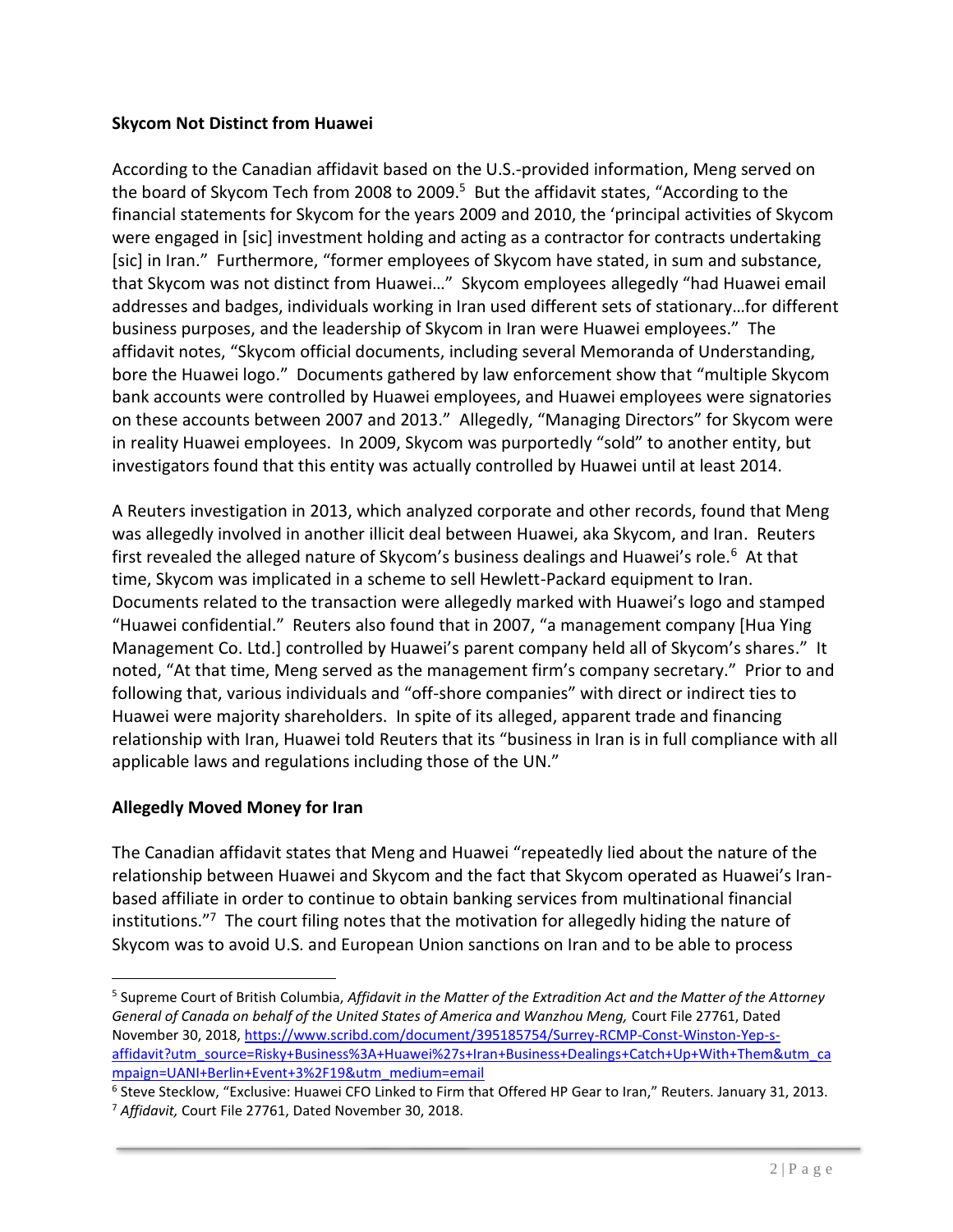dollar or euro-clearing transactions. As a result, an entity labeled "Financial Institution 1" in the affidavit, revealed by Ms. Meng's lawyer to be HSBC, $8$  allegedly processed "more than \$100 million in financial transactions related to Skycom through the United States between approximately 2009 and 2014." HSBC was already under investigation for U.S. sanctions violations and had entered into a deferred prosecutions agreement.

Following the Reuters investigation, in September 2013, HSBC asked Huawei about the content of the allegations made in the articles. Allegedly, Huawei extensively denied the links to Skycom/Iran. Meng was allegedly involved in those misrepresentations and authorities gathered considerable oral and written supporting information indicating so. The affidavit states, "Financial Institution 1 [HSBC] risk committees relied in part on Meng's representations to continue banking Huawei." The affidavit concludes, "Some of these misrepresentations were made, involved, or resulted in interstate and foreign wire transmissions."

# **Lessons**

This alleged case shows the extent to which Chinese companies and financial institutions go to facilitate banned Iran business, in violation of UN, individual country, and regional sanctions. The Chinese government is not enforcing its own laws against these types of alleged activities with proliferant states. Another prominent case, that of the company Limmt and Li Fang-wei, proliferation financiers and strategic commodity traffickers detailed in a separate Institute report<sup>9</sup>, shows how China turns a blind eye to companies and banks conducting criminal activities simply because they are favored actors in the economy. It must stop treating its nationals as if they are above the laws of other countries. The United States and its allies should strongly and consistently confront the Chinese government with evidence of sanctions busting activities and sanction and list those individuals and entities.

This alleged case shows that financial institutions cannot take the word of company or bank representatives about their lack of dealings with Iran or North Korea. They need to coordinate closely with state authorities and use open source data to support determinations that their business is licit. HSBC risk committees opted to continue business with Huawei even after the Reuters investigation made available clear open source evidence of its alleged conduct.

The role of Hong Kong in this alleged scheme should be scrutinized. Hong Kong has serial issues with not enforcing controls preventing dual-use trade in strategic commodities and is a hub for illicit finance.<sup>10</sup> It is unclear whether alleged financial transactions to Iran were processed through Hong Kong's Skycom (Huawei) location, but this possibility should be investigated.

l 8 "Two British Banks Ensnared in Huawei Dispute," December 9, 2018.

<sup>9</sup> Andrea Stricker, "A Smuggler's Use of the U.S. Financial System to Receive Illegal Payments from Iran," Institute for Science and International Security, Updated February 11, 2011, [https://isis-online.org/uploads/isis](https://isis-online.org/uploads/isis-reports/documents/Limmt_Li_Fang_Wei_23Oct2009_update9Feb2011.pdf)[reports/documents/Limmt\\_Li\\_Fang\\_Wei\\_23Oct2009\\_update9Feb2011.pdf](https://isis-online.org/uploads/isis-reports/documents/Limmt_Li_Fang_Wei_23Oct2009_update9Feb2011.pdf)

 $10$  Kris Cheng, "US Urges Hong Kong to Better Enforce Export Controls and UN Sanctions on North Korea and Iran," *Hong Kong Free Press,* December 10, 2018.